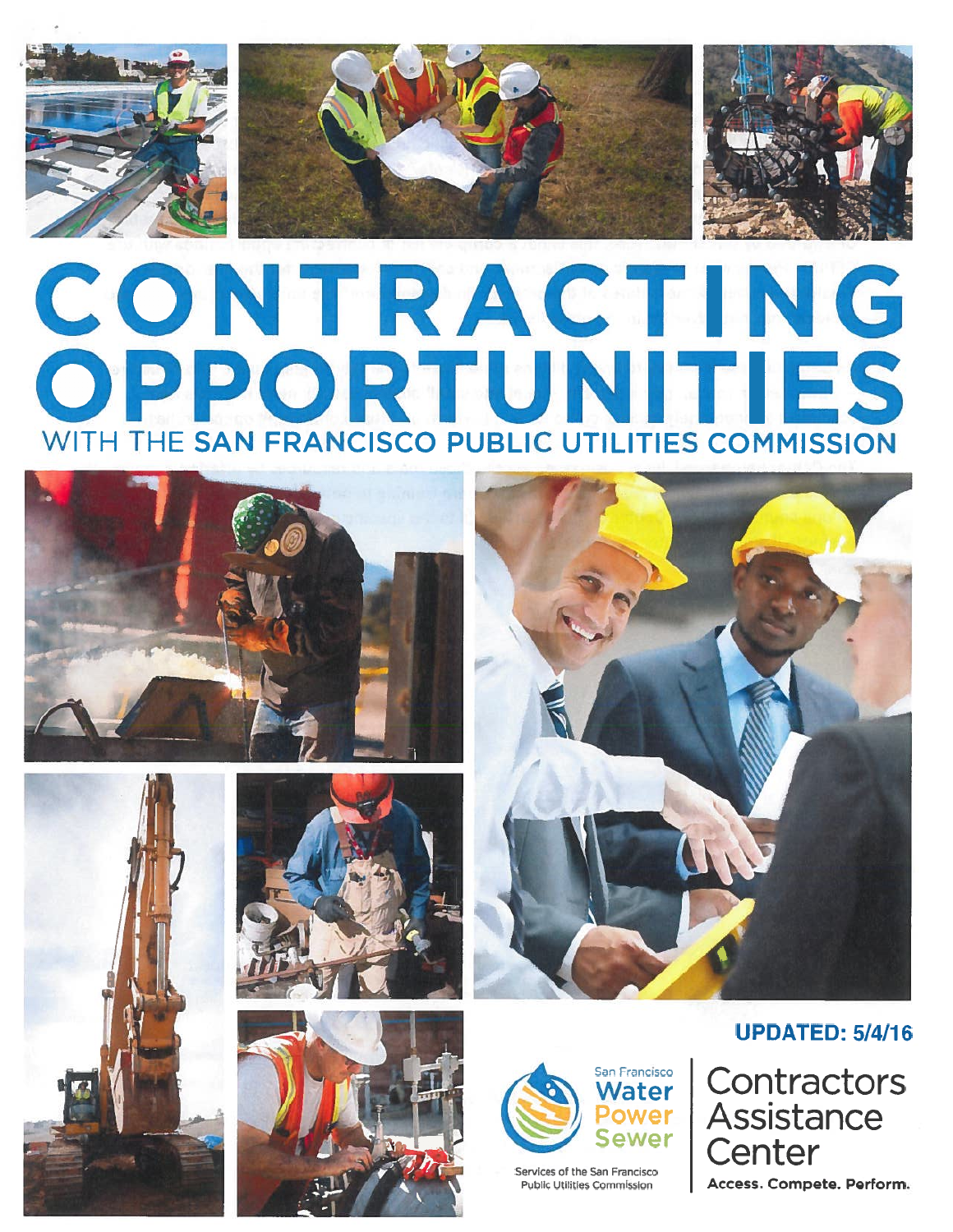The following information about upcoming contracting opportunities - both for construction and professional service from the San Francisco Public Utilities Commission —is being distributed by the Contractors Assistance Center (Center) to help small, local businesses take advantage of the opportunities. However, the information provided herein is subject to change without notice and being listed here is not a guarantee that a project will be advertised for bid or awarded by the SFPUC. Also, this is not a complete list of contracting opportunities with the SFPUC. Please refer to the bid advertisement and contract documents for the final details. Finally, the advertisement dates of the projects "in development" are unknown at this time and projects may not advertise in the order listed.

As San Francisco is poised to invest billions of dollars into the City's aging public infrastructure — water, sewer, roads, transit system — local and small businesses will need the tools and resources to adequately access, compete and perform on these contracting opportunities.

The Center helps small, local businesses access those tools and resources by offering a range of services from technical assistance and classroom training to networking events and oneon-one counseling. The Center tailors its offerings to the specific needs of each small, local business it serves, whether new or existing.



The Center is an integral part of the City and County of San Francisco's efforts to support economic, workforce and business development. The SFPUC will manage the Center and work closely with other City departments and City contract awarding agencies.

#### CONTRACTORS ASSISTANCE CENTER

T: (415) 467-1040 F: (415) 467-1041 <sup>H</sup> ETCH HETCHY: (209) 460-1012 E: acp@sfwater.org W: sfwater.org/acp

150 Executive Park BIvd, Suite 1300, San Francisco, CA 94134 OPEN WEEKDAYS 8:30am - 5:30pm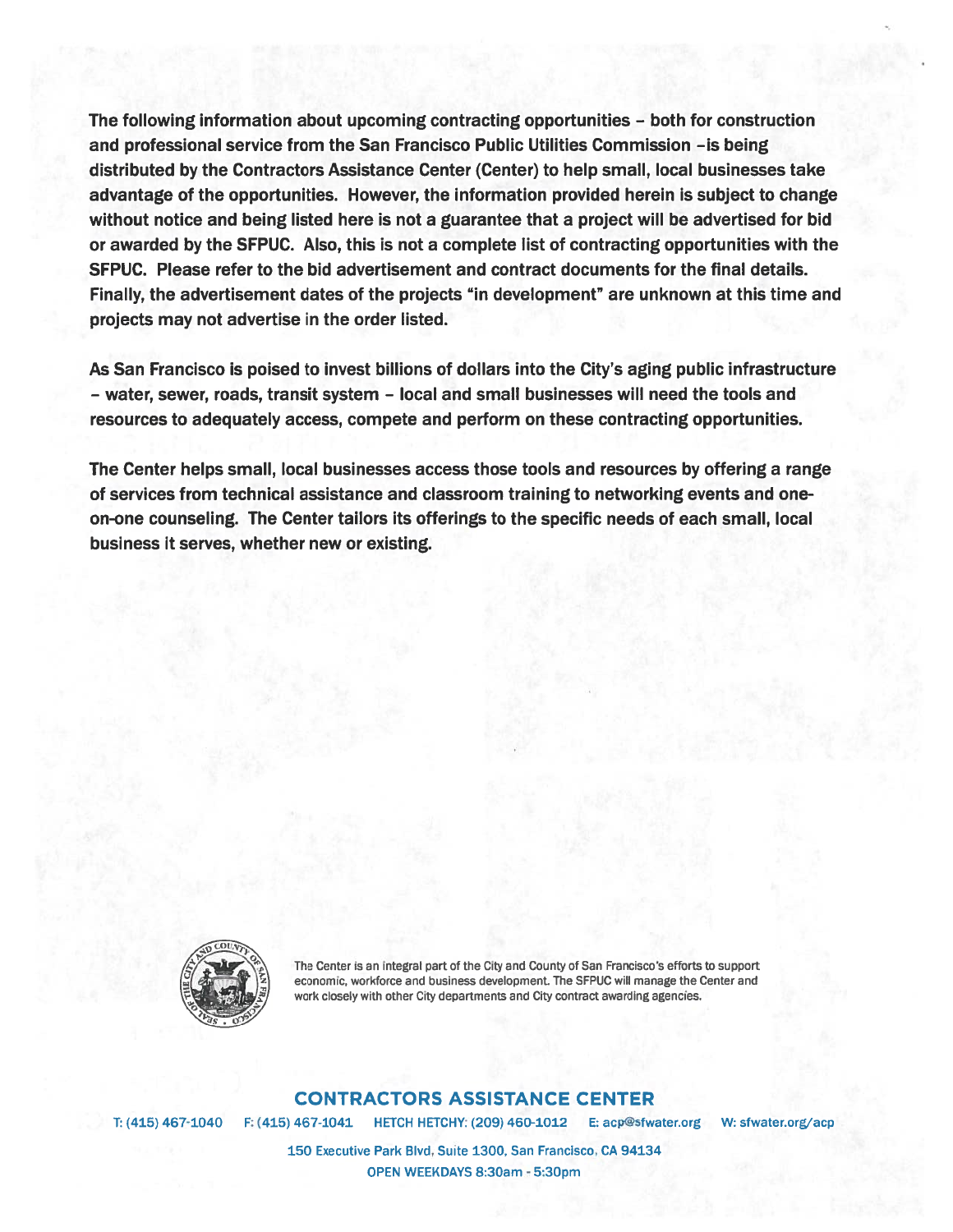

# CONSTRUCTION CONTRACTS

OUT FOR BID

| <b>CONTRACT</b><br>NO. | <b>CONTRACT TITLE</b>                                                                                                                                       | <b>ESTIMATED</b><br><b>CONTRACT</b><br><b>VALUE</b> | <b>BID DUE</b><br><b>DATE</b> |
|------------------------|-------------------------------------------------------------------------------------------------------------------------------------------------------------|-----------------------------------------------------|-------------------------------|
| <b>HH-986</b>          | 2017 Mountain Tunnel Interior Repair                                                                                                                        | \$5.5M                                              | May 12, 2016                  |
| <b>WW-618</b>          | <b>Richmond/Sunset District Sewer</b><br><b>Replacement and Pavement Renovation</b>                                                                         | \$7.4M                                              | May 12, 2016                  |
| <b>WW-606</b>          | Oceanside Water Pollution Control Plant<br>Door and Building 930 Exterior and<br><b>Awning Improvements</b>                                                 | \$4.14M                                             | May 26, 2016                  |
| <b>WD-2760</b>         | 12-Inch and 8-Inch Ductile Iron Water<br>Main Replacement, Sewer Replacement<br>and Pavement Renovation on Waller<br><b>Street and Various Side Streets</b> | \$4.2M                                              | May 26, 2016                  |
| <b>WD-2770</b>         | <b>Cathodic Protection for Transmission</b><br>Pipelines at Various Locations - Phase I                                                                     | \$1.5M                                              | June 2, 2016                  |
| <b>WW-641</b>          | As-Needed Hydraulic and Drainage<br><b>Sewer Improvements</b>                                                                                               | \$5.1M                                              | June 2, 2016                  |
| WW-621                 | As-Needed Main Sewer Replacement<br>No. 6                                                                                                                   | \$8.5M                                              | June 2, 2016                  |

| <b>CONTRACT</b><br>NO. | <b>CONTRACT TITLE</b>                                                                                                                                             | <b>ESTIMATED</b><br><b>CONTRACT</b><br><b>VALUE</b> | <b>ANTICIPATED</b><br><b>ADVERTISEMENT</b><br><b>DATE</b> |
|------------------------|-------------------------------------------------------------------------------------------------------------------------------------------------------------------|-----------------------------------------------------|-----------------------------------------------------------|
| HH-987(I)              | Moccasin Control and Server Building -<br><b>Boiler Work</b>                                                                                                      | \$142K                                              | Spring 2016                                               |
| <b>WD-2781</b>         | 8-Inch Ductile Iron Water Main<br>Replacement, Sewer Replacement and<br>Pavement Renovation on Russia<br>Avenue, Prague Street and Various Side<br><b>Streets</b> | \$4.9M                                              | Spring 2016                                               |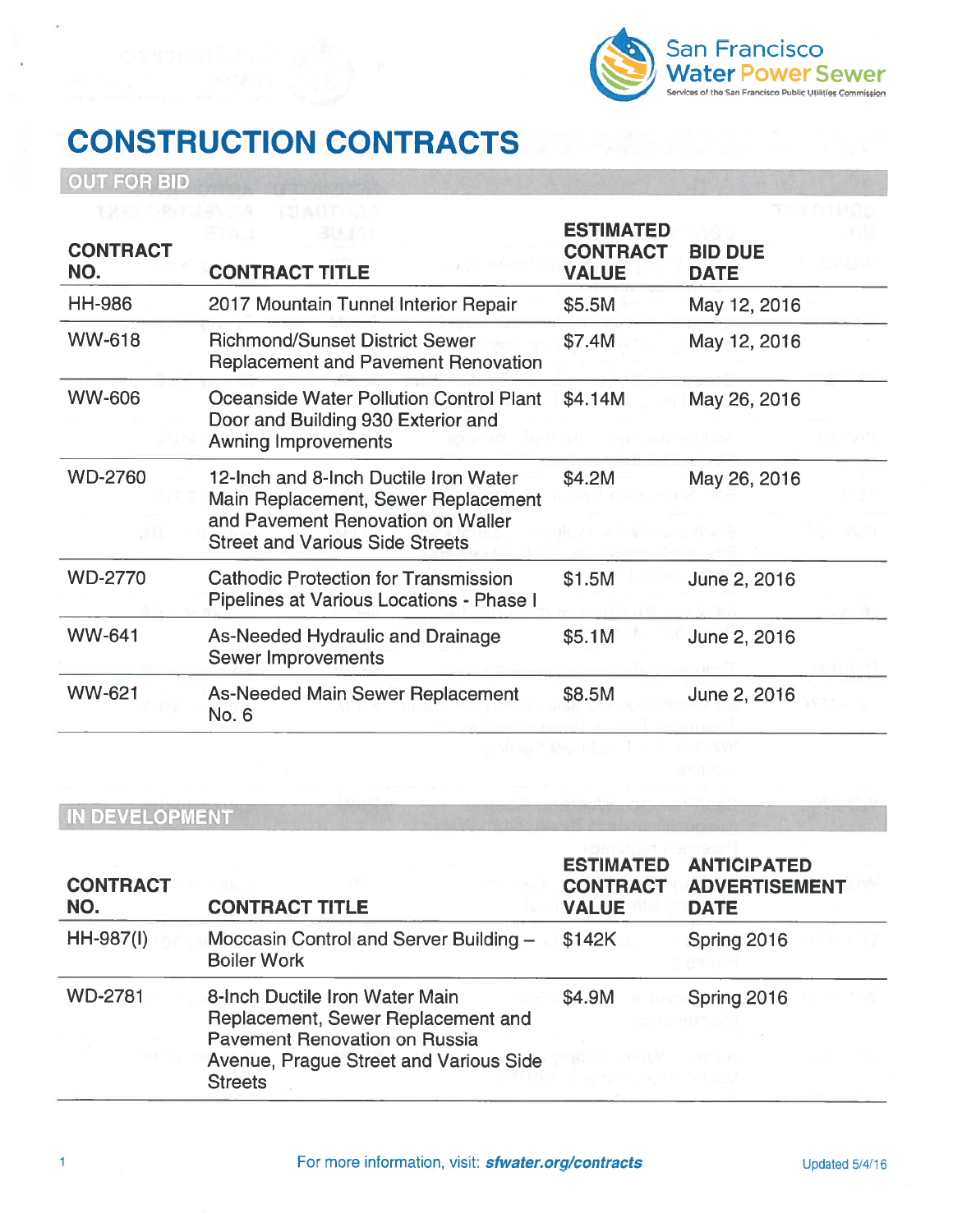

| <b>CONTRACT</b><br>NO. | <b>CONTRACT TITLE</b>                                                                                                                          | <b>ESTIMATED</b><br><b>CONTRACT</b><br><b>VALUE</b> | <b>ANTICIPATED</b><br><b>ADVERTISEMENT</b><br><b>DATE</b> |
|------------------------|------------------------------------------------------------------------------------------------------------------------------------------------|-----------------------------------------------------|-----------------------------------------------------------|
| <b>WD-2818</b>         | <b>Sunol Valley Water Treatment Plant</b><br><b>SCADA Server Room</b>                                                                          | \$800K                                              | Spring 2016                                               |
| <b>WW-606</b>          | <b>Oceanside Water Pollution Control Plant</b><br><b>Building 930 Awning Replacement</b>                                                       | \$4.1M                                              | Spring 2016                                               |
| <b>WW-625</b>          | Oceanside Water Pollution Control Plant<br><b>Gas Flare Control and Stack Upgrade</b>                                                          | \$2.8M                                              | Spring 2016                                               |
| <b>WW-641</b>          | As-Needed Hydraulic and Drainage<br><b>Sewer Improvements</b>                                                                                  | \$4.8M                                              | Spring 2016                                               |
| <b>TBD</b>             | EIP: Sunnydale Green Infrastructure                                                                                                            | \$2M                                                | Spring 2016                                               |
| <b>WW-632</b>          | <b>Southeast Water Pollution Control Plant</b><br><b>Existing Digester Gas/Solids Handling</b><br>Improvements                                 | \$11M                                               | Summer 2016                                               |
| <b>HH-988</b>          | <b>Kirkwood Penstock Short Term Risk</b><br><b>Reduction Measures</b>                                                                          | \$980K                                              | Summer 2016                                               |
| <b>PW-006</b>          | <b>Tenderloin Pedestrian Lighting</b>                                                                                                          | \$2.5M                                              | Summer 2016                                               |
| <b>WD-2776</b>         | San Francisco Westside Recycled Water<br><b>Treatment Facility (prequalification in</b><br><b>Wastewater Treatment Facilities</b><br>required) | \$70M                                               | Summer 2016                                               |
| <b>WD-2798</b>         | San Francisco Westside Pipeline<br>(prequalification in Small (≤48") Water<br>Pipelines required)                                              | \$30M                                               | Summer 2016                                               |
| <b>WD-2807</b>         | <b>Auxiliary Water Supply System -</b><br><b>Pumping Station 1 Tunnel</b>                                                                      | \$1M                                                | Summer 2016                                               |
| <b>WD-2809</b>         | San Francisco Groundwater Supply<br>Phase 2                                                                                                    | \$9.5M                                              | Summer 2016                                               |
| <b>WD-2816</b>         | <b>Watershed As-Needed Site</b><br>Maintenance                                                                                                 | \$3.3M                                              | Summer 2016                                               |
| <b>WD-2823</b>         | Auxiliary Water Supply System - Street<br>Valves Improvements (2016)                                                                           | \$1.6M                                              | Summer 2016                                               |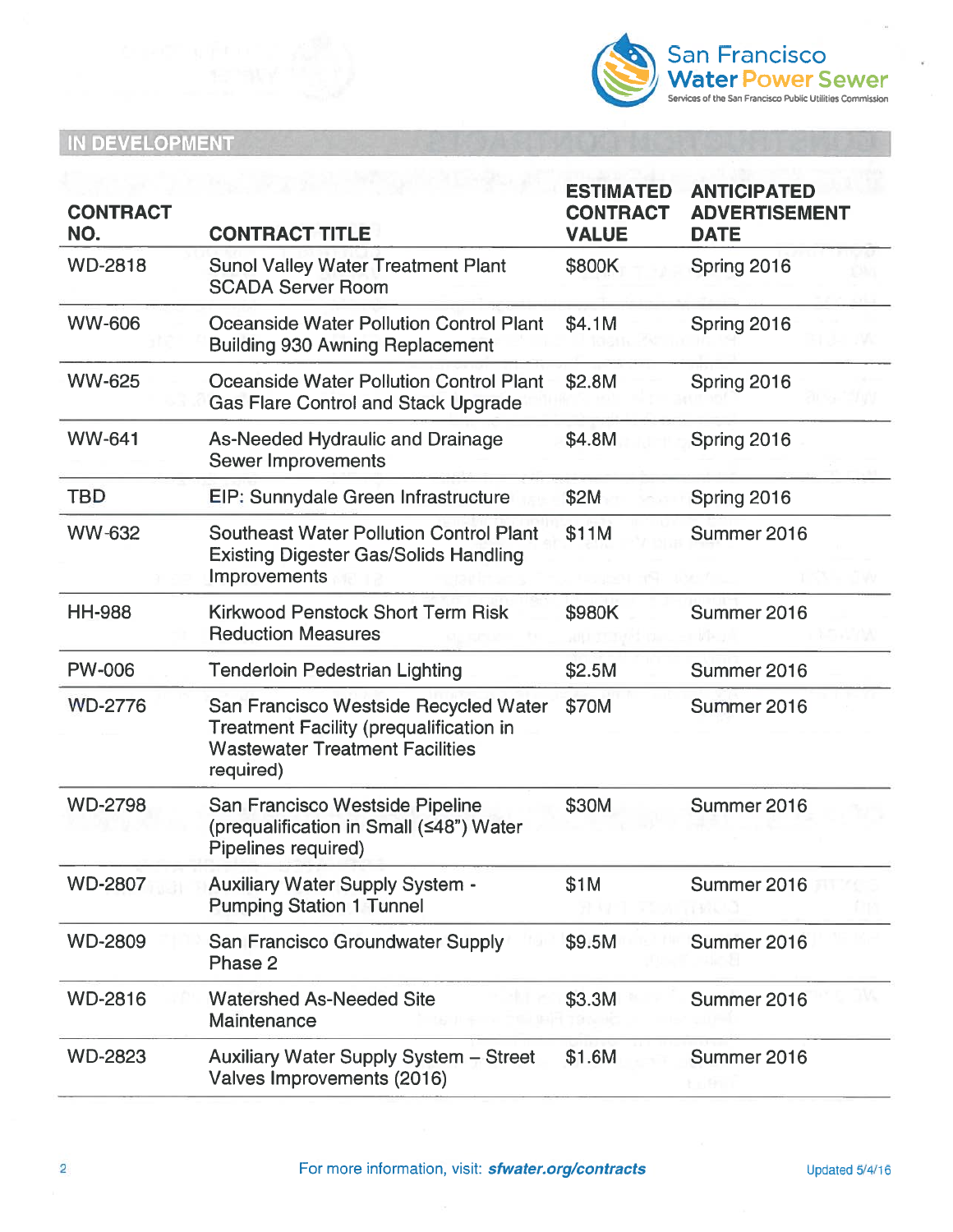

| <b>CONTRACT</b> |                                                                                                                                        | <b>ESTIMATED</b><br><b>CONTRACT</b> | <b>ANTICIPATED</b><br><b>ADVERTISEMENT</b> |
|-----------------|----------------------------------------------------------------------------------------------------------------------------------------|-------------------------------------|--------------------------------------------|
| NO.             | <b>CONTRACT TITLE</b>                                                                                                                  | <b>VALUE</b>                        | <b>DATE</b>                                |
| <b>TBD</b>      | <b>Southeast Water Pollution Control Plant</b><br>Seismic Reliability and Condition<br><b>Assessment Improvements</b><br>(Contract #2) | \$6M                                | Summer 2016                                |
| <b>TBD</b>      | <b>Kansas and Marin Streets Sewer</b><br>Improvements                                                                                  | \$3M                                | Summer 2016                                |
| <b>WD-2687</b>  | Auxiliary Water Supply System -<br><b>Pumping Station 2</b>                                                                            | \$10M                               | <b>Fall 2016</b>                           |
| <b>WD-2822</b>  | Lower Crystal Springs Dam Stilling<br><b>Basin Connecting Channel</b>                                                                  | \$1.8M                              | <b>Fall 2016</b>                           |
| <b>WW-511</b>   | <b>Marin Street Sewer Replacement</b>                                                                                                  | \$2M                                | <b>Fall 2016</b>                           |
| <b>WW-646</b>   | <b>As-Needed Spot Sewer Replacement</b><br>(No. 36)                                                                                    | \$8.8M                              | <b>Fall 2016</b>                           |
| <b>TBD</b>      | <b>Griffith Pump Station Improvements</b>                                                                                              | \$4M                                | <b>Fall 2016</b>                           |
| <b>TBD</b>      | EIP: Channel Green Infrastructure                                                                                                      | \$3M                                | <b>Fall 2016</b>                           |
| <b>TBD</b>      | EIP: Richmond Green Infrastructure                                                                                                     | \$5M                                | <b>Fall 2016</b>                           |
| <b>HH-980</b>   | Lower Cherry Aqueduct Rehabilitation                                                                                                   | \$250K                              | Late 2016/Early 2017                       |
| <b>TBD</b>      | Force Main Rehab at Embarcadero and<br><b>Jackson Streets</b>                                                                          | \$3M                                | Winter 2016                                |
| <b>TBD</b>      | 17 <sup>th</sup> and Folsom Permanent Barriers                                                                                         | \$2M                                | Winter 2016                                |
| <b>TBD</b>      | <b>Southeast Water Pollution Control Plant</b><br>Seismic Reliability and Condition<br><b>Assessment Improvements</b><br>(Contract #3) | \$30M                               | Spring 2017                                |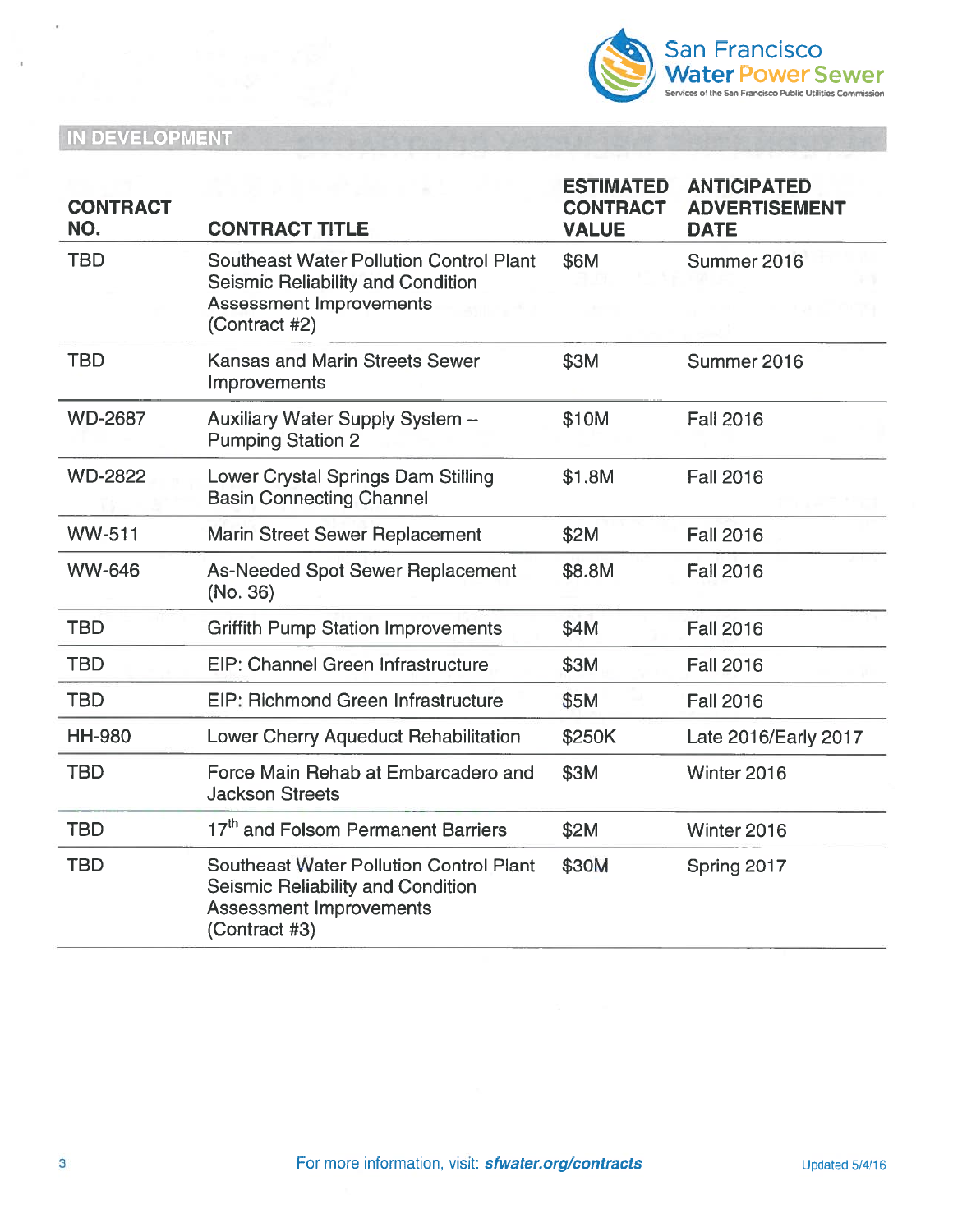

# ALTERNATIVE DELIVERY CONTRACTS

OUT FOR BID

| <b>CONTRACT</b><br>NO. | <b>CONTRACT TITLE</b>                                   | <b>ESTIMATED</b><br><b>CONTRACT</b><br><b>VALUE</b> | <b>BID DUE</b><br><b>DATE</b> |  |
|------------------------|---------------------------------------------------------|-----------------------------------------------------|-------------------------------|--|
| <b>RFQ DB-127</b>      | Warnerville Substation Rehabilitation<br>(Design-Build) | \$26M                                               | May 5, 2016                   |  |

| <b>CONTRACT</b><br>NO. | <b>CONTRACT TITLE</b>                                                                                         | <b>ESTIMATED</b><br><b>CONTRACT</b><br><b>VALUE</b> | <b>ANTICIPATED</b><br><b>ADVERTISEMENT</b><br><b>DATE</b> |
|------------------------|---------------------------------------------------------------------------------------------------------------|-----------------------------------------------------|-----------------------------------------------------------|
| <b>RFQ DB-128</b>      | <b>Bay Corridor Transmission and</b><br>Distribution (2016) (Design-Build)                                    | \$100M                                              | Spring 2016                                               |
| <b>RFQ WW-647</b>      | <b>Southeast Water Pollution Control Plant</b><br><b>Biosolids Digester Facilities (CM/GC)</b>                | \$850M                                              | Early Summer 2016                                         |
| <b>DB-126</b>          | <b>Southeast Water Pollution Control Plant</b><br>Distributed Control System (DCS)<br>Upgrades (Design-Build) | \$51M                                               | Early Summer 2016                                         |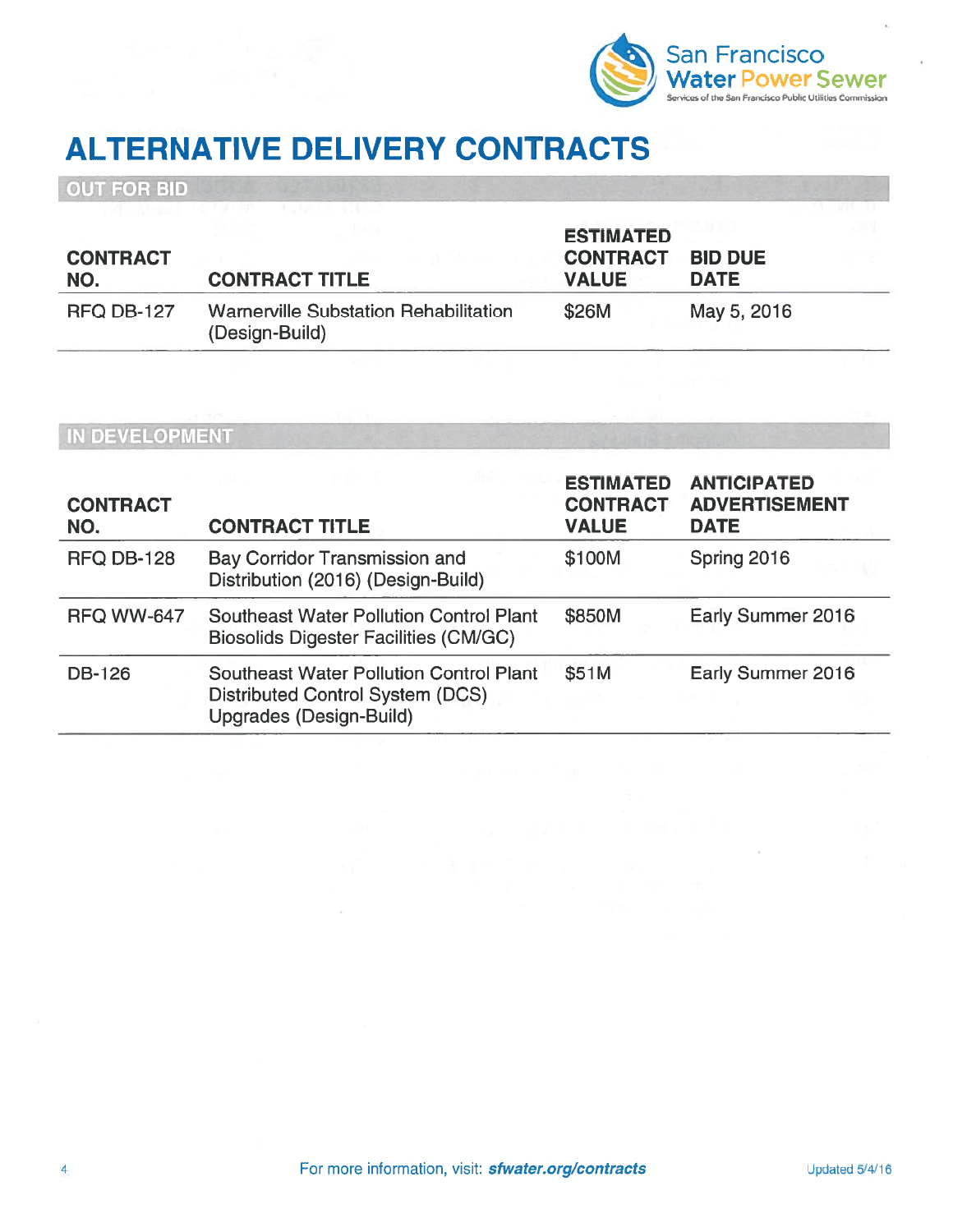

# PROFESSIONAL SERVICE CONTRACTS

OUT FOR PROPOSAL

| <b>CONTRACT</b><br>NO. | <b>CONTRACT TITLE</b>                                                                               | <b>ESTIMATED</b><br><b>CONTRACT</b><br><b>VALUE</b> | <b>PROPOSAL</b><br><b>DUE DATE</b> |
|------------------------|-----------------------------------------------------------------------------------------------------|-----------------------------------------------------|------------------------------------|
| CS-1030                | <b>Municipal Separate Storm Sewer</b><br><b>System Program Support</b>                              | \$950K                                              | May 11, 2016                       |
| PRO.0034               | <b>Water and Sewer Rate Consulting</b><br><b>Services</b>                                           | \$350K                                              | May 16, 2016                       |
| CS-291                 | As-Needed Strategic and Technical<br><b>Communications and Public Outreach</b><br>Services (RFQ)    | N/A                                                 | December 31, 2016                  |
| CS-1017                | <b>As-Needed Specialized Pipe Network</b><br><b>Investigation and Testing Services</b><br>(RFQ)     | N/A                                                 | July 31, 2018                      |
| CS-316                 | <b>As-Needed Community Benefits</b><br><b>Professional Consulting Services and</b><br>Support (RFQ) | \$8M (TOTAL)                                        | December 31, 2021                  |
|                        |                                                                                                     |                                                     |                                    |

| <b>CONTRACT</b><br>NO. | <b>CONTRACT TITLE</b>                                                 | <b>ESTIMATED</b><br><b>CONTRACT</b><br><b>VALUE</b> | <b>ANTICIPATED</b><br><b>ADVERTISEMENT</b><br><b>DATE</b> |
|------------------------|-----------------------------------------------------------------------|-----------------------------------------------------|-----------------------------------------------------------|
| PRO.0003               | <b>Metering System Service</b>                                        | \$2M                                                | Spring 2016                                               |
| PRO.0017               | O'Shaughnessy Outlet Works                                            | \$2.5M                                              | Spring 2016                                               |
| PRO.0028               | <b>SSIP Headworks Construction</b><br><b>Management Services</b>      | \$15M-\$20M                                         | Spring 2016                                               |
| PRO.0023               | <b>HHWP Pre-stressed Cylindrical</b><br><b>Concrete Pipe Analysis</b> | \$100K                                              | Spring 2016                                               |
| PRO.0030               | <b>HCIP Professional and Engineering</b><br><b>Support Services</b>   | \$20M                                               | Spring 2016                                               |
| PRO.0005               | <b>Substations Training Services</b>                                  | \$250K                                              | Summer 2016                                               |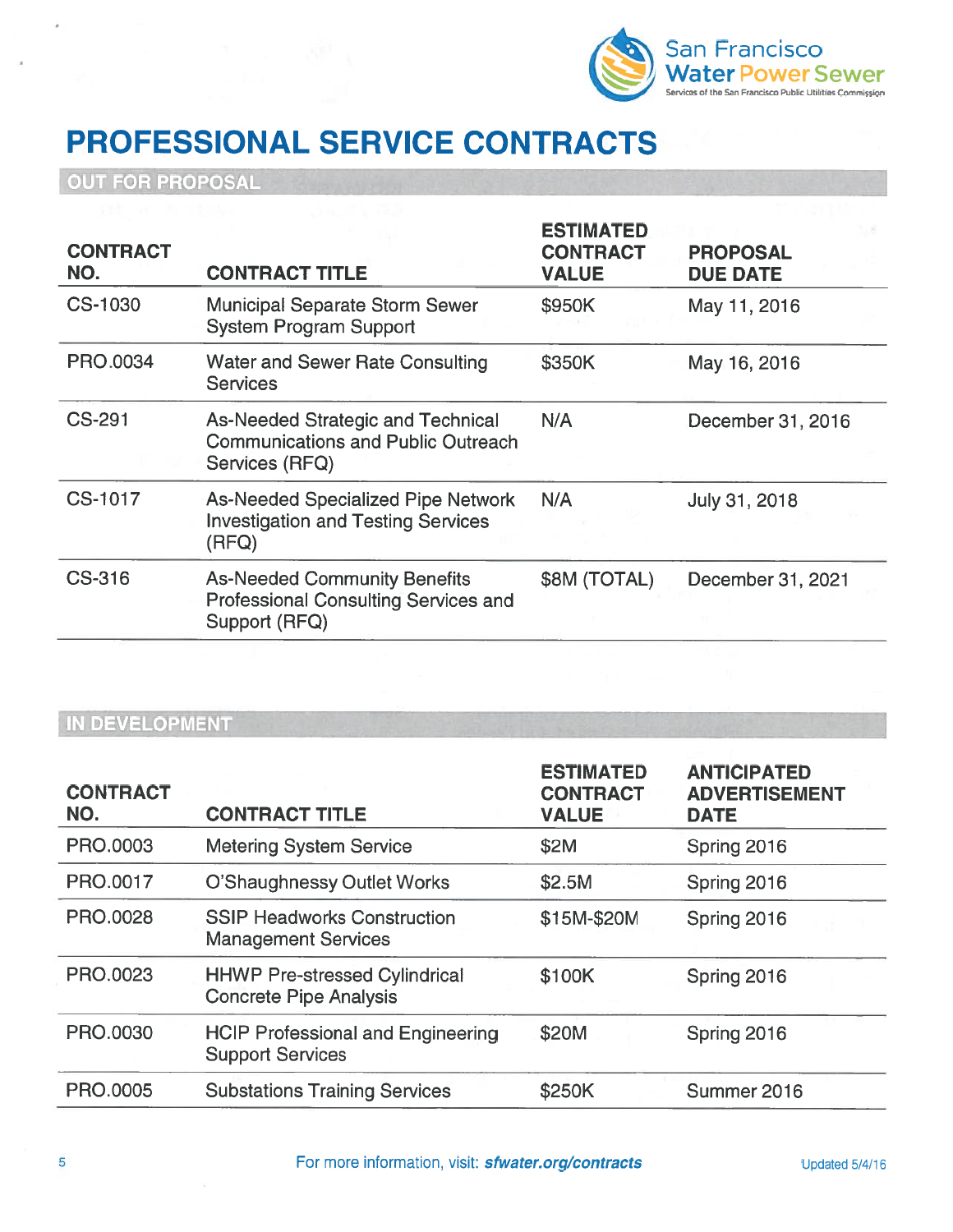

| <b>CONTRACT</b> |                                                                                                         | <b>ESTIMATED</b><br><b>CONTRACT</b> | <b>ANTICIPATED</b><br><b>ADVERTISEMENT</b> |
|-----------------|---------------------------------------------------------------------------------------------------------|-------------------------------------|--------------------------------------------|
| NO.             | <b>CONTRACT TITLE</b>                                                                                   | <b>VALUE</b>                        | <b>DATE</b>                                |
| PRO.0019        | Specialized and Technical Services,<br><b>Water Enterprise</b>                                          | \$20M                               | Summer 2016                                |
| PRO.0021        | <b>HHWP Technical Services for Large</b><br><b>Pipeline Renewal and Replacement</b><br>Program          | \$8.5M                              | Summer 2016                                |
| PRO.0022        | <b>HHWP Power Transmission Line</b><br><b>Clearance Mitigation</b>                                      | \$15M                               | Summer 2016                                |
| PRO.0042        | <b>Collection System Division EMS</b><br><b>External Audit</b>                                          | \$30K                               | Summer 2016                                |
| <b>PRO.0043</b> | <b>As-Needed Strategic Planning</b><br>Services for the External Affairs<br><b>Bureau and Divisions</b> | \$300K                              | Summer 2016                                |
| PRO.0044        | As-Needed SFPUC Strategic Plan<br><b>Implementation Support</b>                                         | \$300K                              | Summer 2016                                |
| <b>TBD</b>      | <b>SSIP Biosolids Construction</b><br><b>Management Services</b>                                        | \$35M                               | <b>Fall 2016</b>                           |
| PRO.0002        | <b>Power Enterprise - Engineering</b><br>Planning, Assessment and Design<br><b>Services</b>             | \$8M                                | <b>Fall 2016</b>                           |
| PRO.0018        | <b>Integrated Resource Plan</b><br>Development and Related Support<br><b>Services</b>                   | \$5M                                | <b>Fall 2016</b>                           |
| PRO.0039        | <b>College Hill Learning Garden</b><br><b>Educational Programming</b>                                   | \$375K                              | <b>Fall 2016</b>                           |
| PRO.0040        | <b>LBE Contractor Engagement Support</b><br><b>Services</b>                                             | \$995K                              | <b>Fall 2016</b>                           |
| PRO.0041        | <b>K-12 Educational Resources</b>                                                                       | \$250K                              | <b>Fall 2016</b>                           |
| PRO.0026        | <b>SSIP Southeast Plant Program</b><br><b>Construction Management Services</b>                          | \$10-15M                            | <b>Fall 2016/Winter 2016</b>               |
| PRO.0027        | <b>SSIP/R&amp;R Construction Management</b><br>Services (Pool)                                          | <b>TBD</b>                          | <b>Early 2017</b>                          |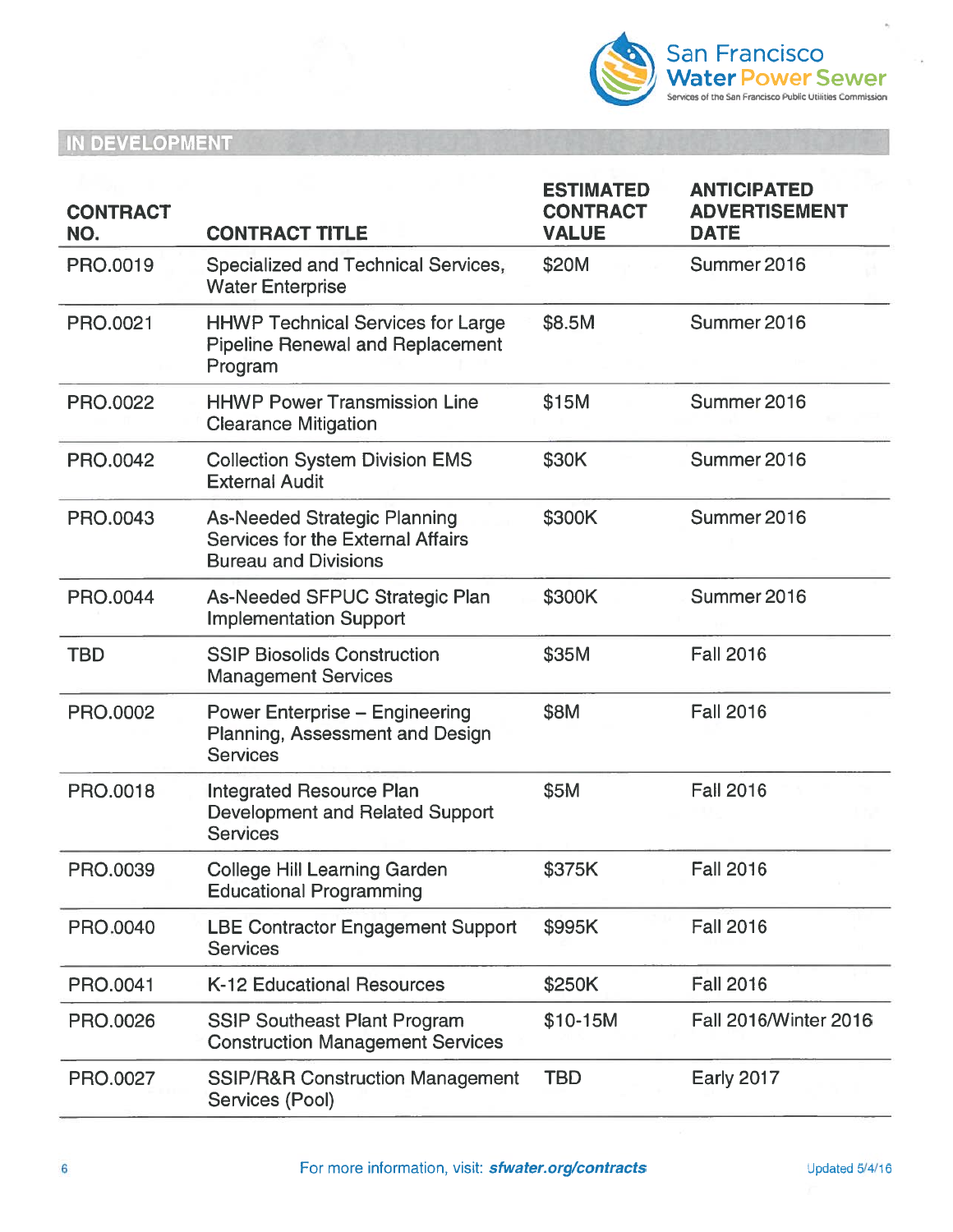

# JOB ORDER CONTRACTS

OUT FOR BID

| <b>CONTRACT</b><br>NO.               | <b>CONTRACT TITLE</b>                                                                                                          | <b>ESTIMATED</b><br><b>CONTRACT</b><br><b>VALUE</b> | <b>BID DUE</b><br><b>DATE</b> |
|--------------------------------------|--------------------------------------------------------------------------------------------------------------------------------|-----------------------------------------------------|-------------------------------|
| <b>JOC-59 &amp;</b><br>JOC-60        | Job Order Contract, General<br>Engineering (A-license), San<br>Francisco/San Mateo/Alameda Counties                            | \$5M (each)                                         | May 19, 2016                  |
| JOC-61                               | Job Order Contract, General<br>Engineering (A-License), Micro-LBE,<br>San Francisco, San Mateo and Alameda<br>Counties         | \$2M                                                | May 26, 2016                  |
| <b>JOC-63 &amp;</b><br><b>JOC-64</b> | Job Order Contract, General Building (B-<br>License), San Francisco, San Mateo,<br>and Alameda Counties                        | \$5M                                                | June 16, 2016                 |
| <b>JOC-56</b>                        | Job Order Contract - HVAC (C-20<br>License), Micro-LBE Set Aside, San<br>Francisco, San Mateo, and Alameda<br>County           | \$1M                                                | June 23, 2016                 |
| <b>JOC-62</b>                        | Job Order Contract - General Building (B)<br>License), Micro-LBE Set Aside, San<br>Francisco, San Mateo, and Alameda<br>County | \$2M                                                | June 23, 2016                 |

| <b>CONTRACT</b><br>NO. | <b>CONTRACT TITLE</b>                                                                         | <b>ESTIMATED</b><br><b>CONTRACT</b><br><b>VALUE</b> | <b>ANTICIPATED</b><br><b>ADVERTISEMENT</b><br><b>DATE</b> |
|------------------------|-----------------------------------------------------------------------------------------------|-----------------------------------------------------|-----------------------------------------------------------|
| $JOC-65$               | Job Order Contract - General<br>Engineering (A License), Hetch Hetchy                         | \$5M                                                | Summer 2016                                               |
| JOC-66                 | Job Order Contract - General<br>Engineering (A License), Micro-LBE Set<br>Aside, Hetch Hetchy | \$2M                                                | Summer 2016                                               |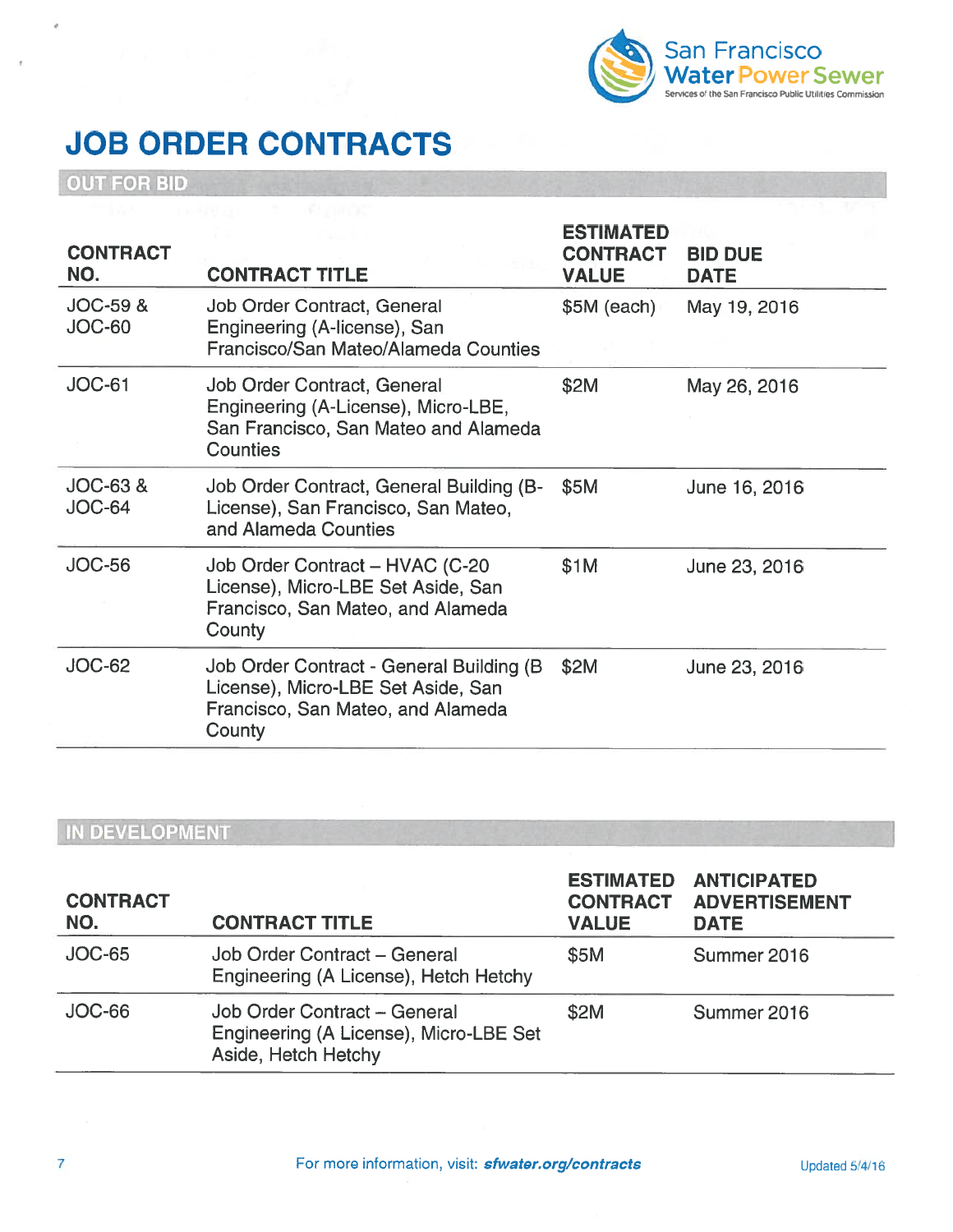

| <b>CONTRACT</b><br>NO. | <b>CONTRACT TITLE</b>                                                                              | <b>ESTIMATED</b><br><b>CONTRACT</b><br><b>VALUE</b> | <b>ANTICIPATED</b><br><b>ADVERTISEMENT</b><br><b>DATE</b> |  |
|------------------------|----------------------------------------------------------------------------------------------------|-----------------------------------------------------|-----------------------------------------------------------|--|
| JOC-53R                | Job Order Contract - Electrical (C-10<br>License), San Francisco, San Mateo,<br>and Alameda County | \$5M                                                | <b>Fall 2016</b>                                          |  |
| <b>JOC-58</b>          | Jo Order Contract - General Building (B)<br>License), Hetch Hetchy                                 | \$5M                                                | <b>Fall 2016</b>                                          |  |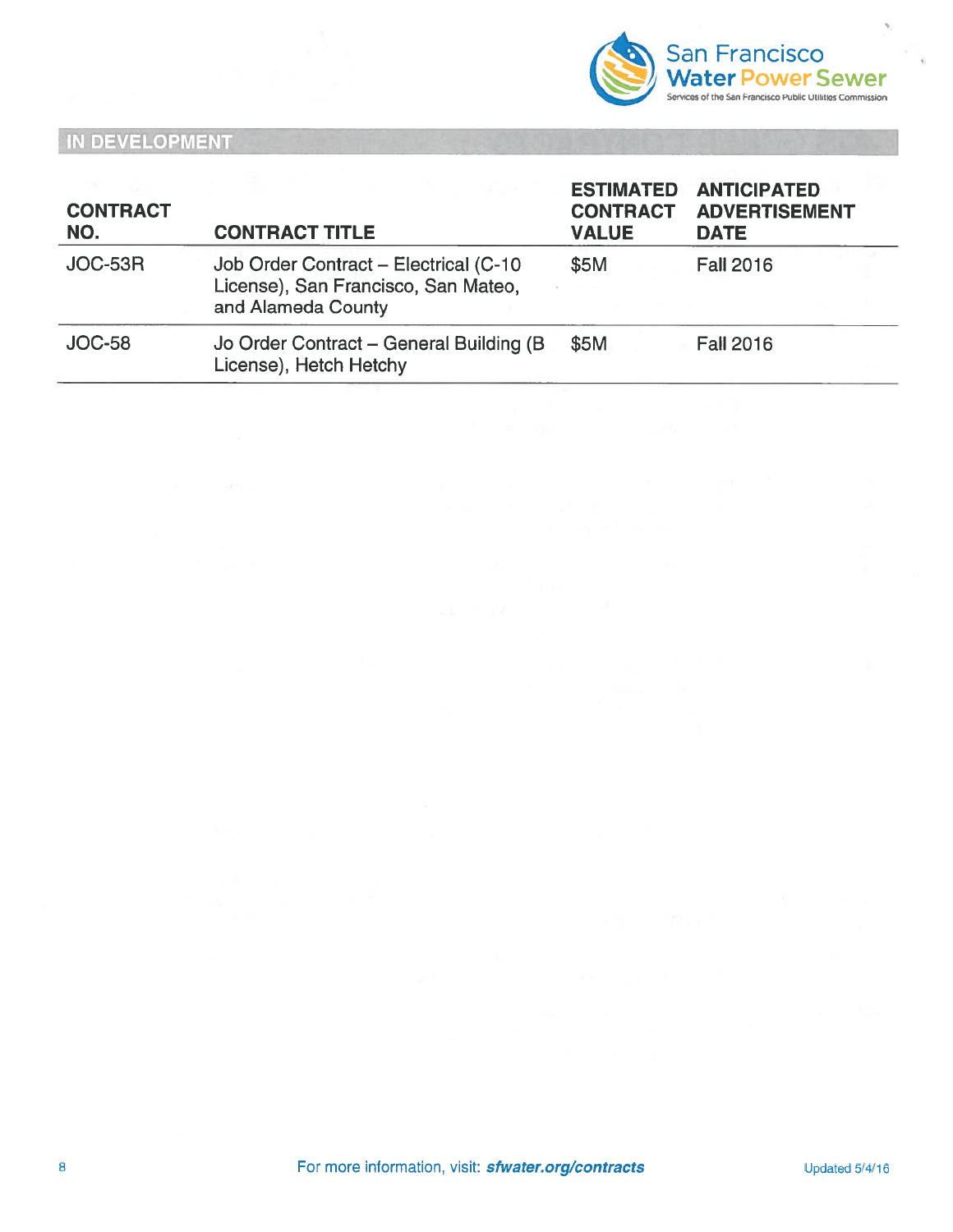

# WITH CROSS-CERTIFICATION WITH CROSS-CERTIFICATION ACCESS MORE CONTRACTS ACCESS MORE CONTRACTS

Financing and take advantage of the LBE and DBE Financing and take advantage of the LBE and DBE incorporate Clean Water State Revolving Fund incorporate Clean Water State Revolving Fund Learn about upcoming SFPUC projects that Learn about upcoming SFPUC projects that subcontracting opportunities. subcontracting opportunities.

# THURSDAY, JUNE 16, 2016 AT 10:00AM THURSDAY, JUNE 16, 2016 AT 10:00AM

LOCATION: 150 Executive Park Blvd, Suite 1300<br>San Francisco, CA 94134 LOCATION: 150 Executive Park BIvd, Suite 1300 San Francisco, CA 94134

RSVP at http://lbe2dbe.eventbrite.com RSVP at http://lbe2dbe.eventbrite.com



Access. Compete. Perform. Access. Compete. Perform. Assistance

 $(415)$  467-1040 acp@sfwater.org (415) 467-1040  $\mid$  acp@sfwater.org

FOR MORE INFORMATION sfwater.org/acp FOR MORE IN FORMATION sfwater.org/acpOPEN WEEKDAYS 8:30AM - 5:30PM OPEN WEEKDAYS 8:30AM - 5:30PM